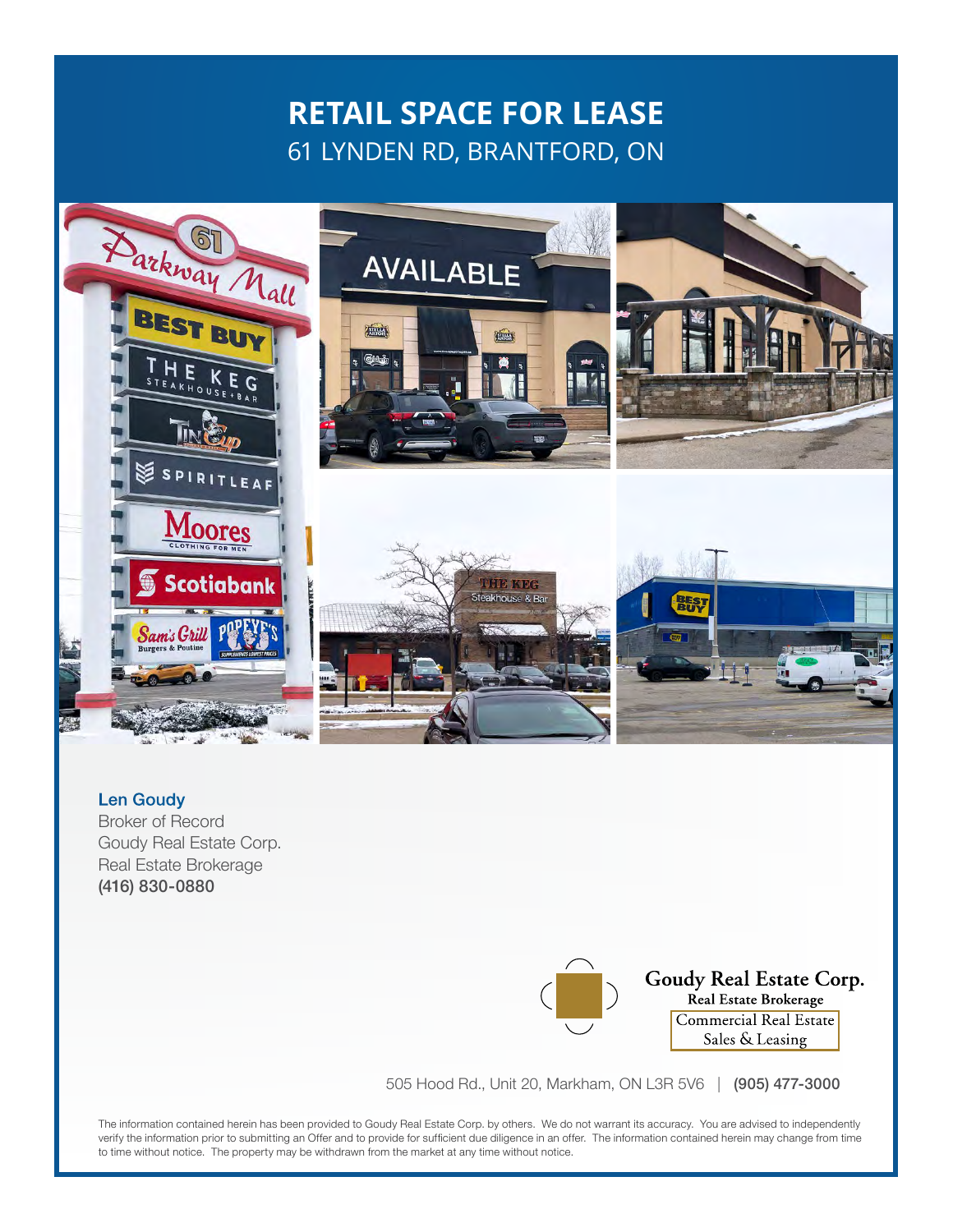### **SITE PLAN** 61 LYNDEN RD, BRANTFORD



### **UNIT DETAILS:**

Join Best Buy, The Keg, Moores, Popeye's Supplements, Sam's Grill - Burgers & Poutine, SpiritLeaf Cannabis and Scotia Bank at Parkway Mall. Directly across the street from Regional Lynden Park Mall.

High traffic plaza located on the North East corner of Lynden Road and Wayne Gretzky Parkway with excellent exposure to Lynden Road.

2,821 sq. ft. Available with patio (part of former restaurant)

2021 TMI - \$12.00 psf

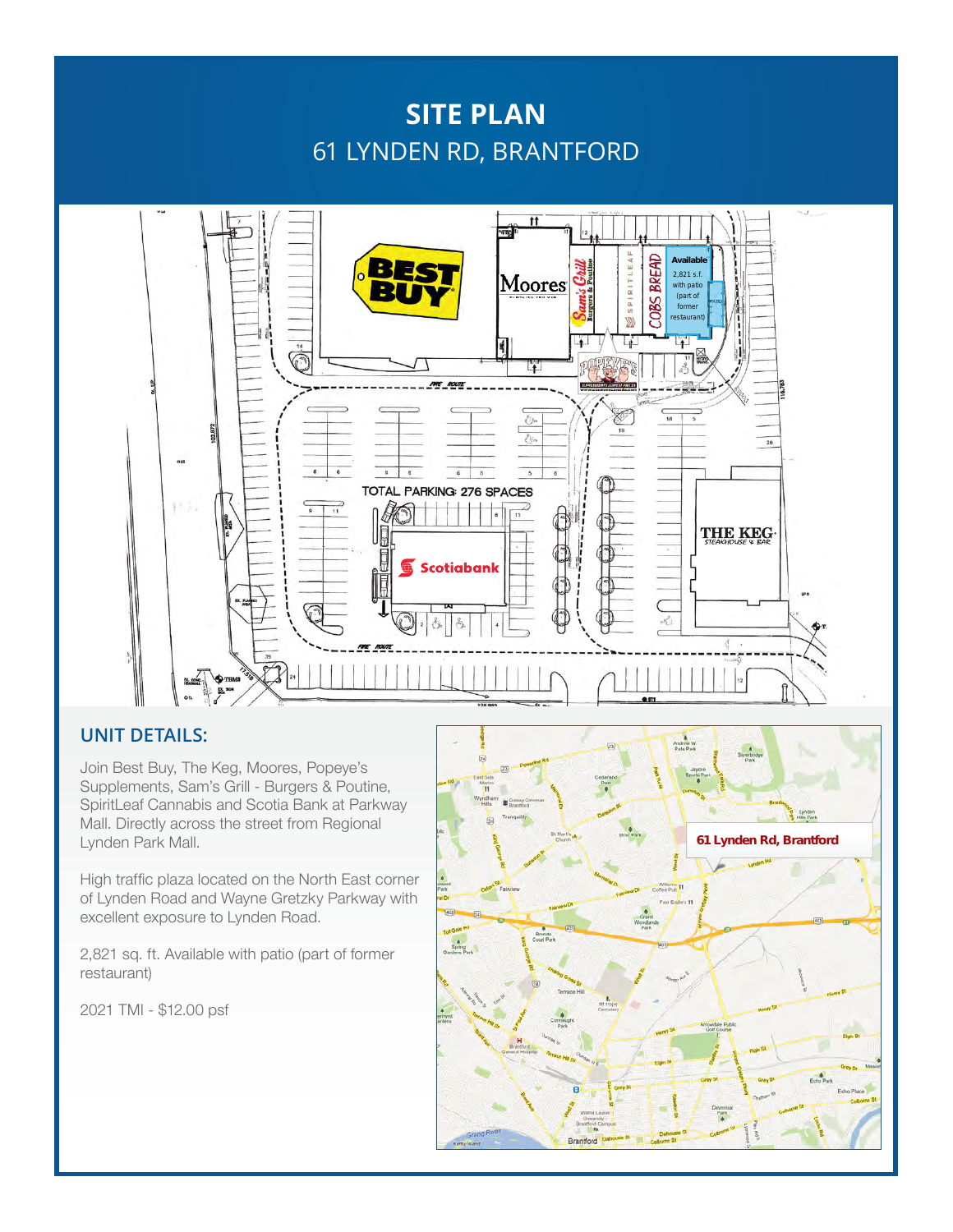# **AREA TRADE MAP** 61 LYNDEN RD, BRANTFORD



| 2020 Daytime Population           | <b>ON N3R 7J9</b><br>$0 - 2 km$ |       | <b>ON N3R 7J9</b><br>$0 - 5$ km |               | 61 Lynden Rd, Brantford, 61 Lynden Rd, Brantford, 61 Lynden Rd, Brantford,<br><b>ON N3R 7J9</b><br>$0 - 10$ km |               |
|-----------------------------------|---------------------------------|-------|---------------------------------|---------------|----------------------------------------------------------------------------------------------------------------|---------------|
|                                   |                                 | $\%$  |                                 | $\frac{0}{0}$ |                                                                                                                | $\frac{0}{0}$ |
| <b>Total Estimated Population</b> | 23,765                          |       | 78,426                          |               | 115,589                                                                                                        |               |
|                                   |                                 |       |                                 |               |                                                                                                                |               |
| <b>Total Daytime Population</b>   | 31,187                          |       | 80,354                          |               | 111,731                                                                                                        |               |
|                                   |                                 |       |                                 |               |                                                                                                                |               |
| Daytime Population at Home        | 11,470                          | 36.8% | 37.841                          | 47.1%         | 55,583                                                                                                         | 49.7%         |
| 0 to 14 years                     | 3.769                           | 12.1% | 12.184                          | 15.2%         | 19.619                                                                                                         | 17.6%         |
| 15 to 64 years                    | 3,440                           | 11.0% | 12,900                          | 16.1%         | 18.844                                                                                                         | 16.9%         |
| 65 years and over                 | 4,261                           | 13.7% | 12.756                          | 15.9%         | 17.120                                                                                                         | 15.3%         |
|                                   |                                 |       |                                 |               |                                                                                                                |               |
| Daytime Population at Work        | 19,717                          | 63.2% | 42,513                          | 52.9%         | 56,149                                                                                                         | 50.3%         |
| Work At Usual Place               | 16,258                          | 52.1% | 34,452                          | 42.9%         | 45,172                                                                                                         | 40.4%         |
| <b>Work Mobile</b>                | 2,927                           | 9.4%  | 6,194                           | 7.7%          | 7,991                                                                                                          | 7.2%          |
| Work At Home                      | 532                             | 1.7%  | 1,868                           | 2.3%          | 2,985                                                                                                          | 2.7%          |